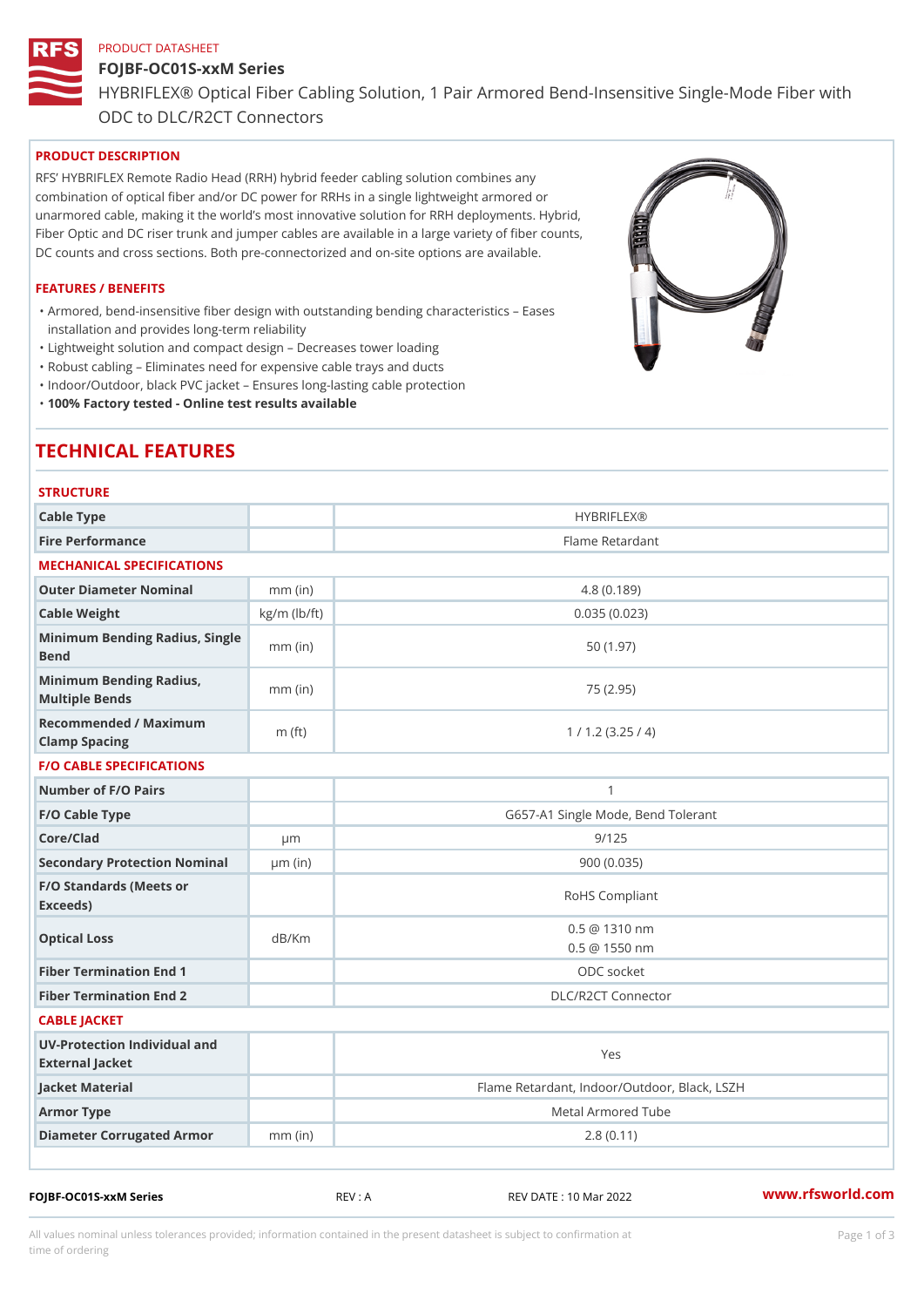#### PRODUCT DATASHEET

FOJBF-OC01S-xxM Series HYBRIFLEX® Optical Fiber Cabling Solution, 1 Pair Armored Bend-Inse ODC to DLC/R2CT Connectors

| TESTING AND ENVIRONMENTAL |  |
|---------------------------|--|
|---------------------------|--|

| Storage Temperature              | $^{\circ}$ C ( $^{\circ}$ F $\vert$ | $-40$ to $70$ ( $-40$ to $158$ ) |
|----------------------------------|-------------------------------------|----------------------------------|
| Operation Temperature            | $^{\circ}$ C ( $^{\circ}$ F $\vert$ | $-40$ to 65 ( $-40$ to 149)      |
| Installation Temperature °C (°F) |                                     | $-20$ to 65 ( $-4$ to 149)       |

#### EXTERNAL DOCUMENT LINKS

Installation Guidelwinessad On-line Factory Te[s](https://www.rfsworld.com/pictures/userfiles/programs/AAST Latest Version.zip)teResults:

#### NOTES

Optimized for Nokia RRH

#### ADDITIONAL ASSEMBLIES - ODC TO DLC

| Length, m | Model Number                   |
|-----------|--------------------------------|
| 1         | $HA - FOJBF - OL - 01SM - 1$   |
| -3        | $HA-FOJBF-OL-01SM-3$           |
| -5        | $HA - FOJBF - OL - 01SM - 5$   |
| 10        | $HA - FOJBF - O L - 01SM - 10$ |
| 20        | $HA - FOJBF - O L - 01SM - 20$ |

#### ADDITIONAL ASSEMBLIES - ODC TO DLC/NB ADDITIONAL ASSEMBLIES - ODC TO DLC/R2CT

| Length, m | Model Number       |
|-----------|--------------------|
| -3        | $FOJBF-OBO1S-OO3M$ |
| .5        | $FOJBF-OBO1S-OO5M$ |

Length, m Model Number FOJBF-ON01S-003M FOJBF-ON01S-005M FOJBF-ON01S-010M FOJBF-ON01S-020M

### ADDITIONAL ASSEMBLIES - ODC TO DLC/FULLAXS

| Length, m | Model Number                  |
|-----------|-------------------------------|
|           | $HA - FOJBF - OA - 01SM - 1$  |
| 3         | $HA - FOJBF - OA - 01SM - B$  |
| 5         | $HA - FOJBF - OA - 01SM - 5$  |
| 10        | $HA - FOJBF - OA - 01SM - 10$ |
| 20        | $HA - FOJBF - OA - 01SM - 20$ |
| 30        | HA-FOJBF-OA-01SM-30           |

| Length, m | Model Number       |
|-----------|--------------------|
| 3         | $FOJBF-OCO1S-OO3M$ |
| 5         | $FOJBF-OCO1S-OO5M$ |
| 10        | $FOJBF-OCO1S-010M$ |
| 20        | $FOJBF-OCO1S-020M$ |

#### ADDITIONAL ASSEMBLIES - ODC TO DLC/AOPC ADDITIONAL ASSEMBLIES - ODC TO DLC/AOPA

| Length, m | Model Number        |
|-----------|---------------------|
|           | $FOJBF-OPAO1S-003M$ |
|           | $FOJBF-OPAO1S-005M$ |

|  |  |  |  | FOJBF-OC01S-xxM Series |  |  |  |
|--|--|--|--|------------------------|--|--|--|
|  |  |  |  |                        |  |  |  |

REV : A REV DATE : 10 Mar 2022 [www.](https://www.rfsworld.com)rfsworld.com

All values nominal unless tolerances provided; information contained in the present datasheet is subject to Pcapgelio an atio time of ordering